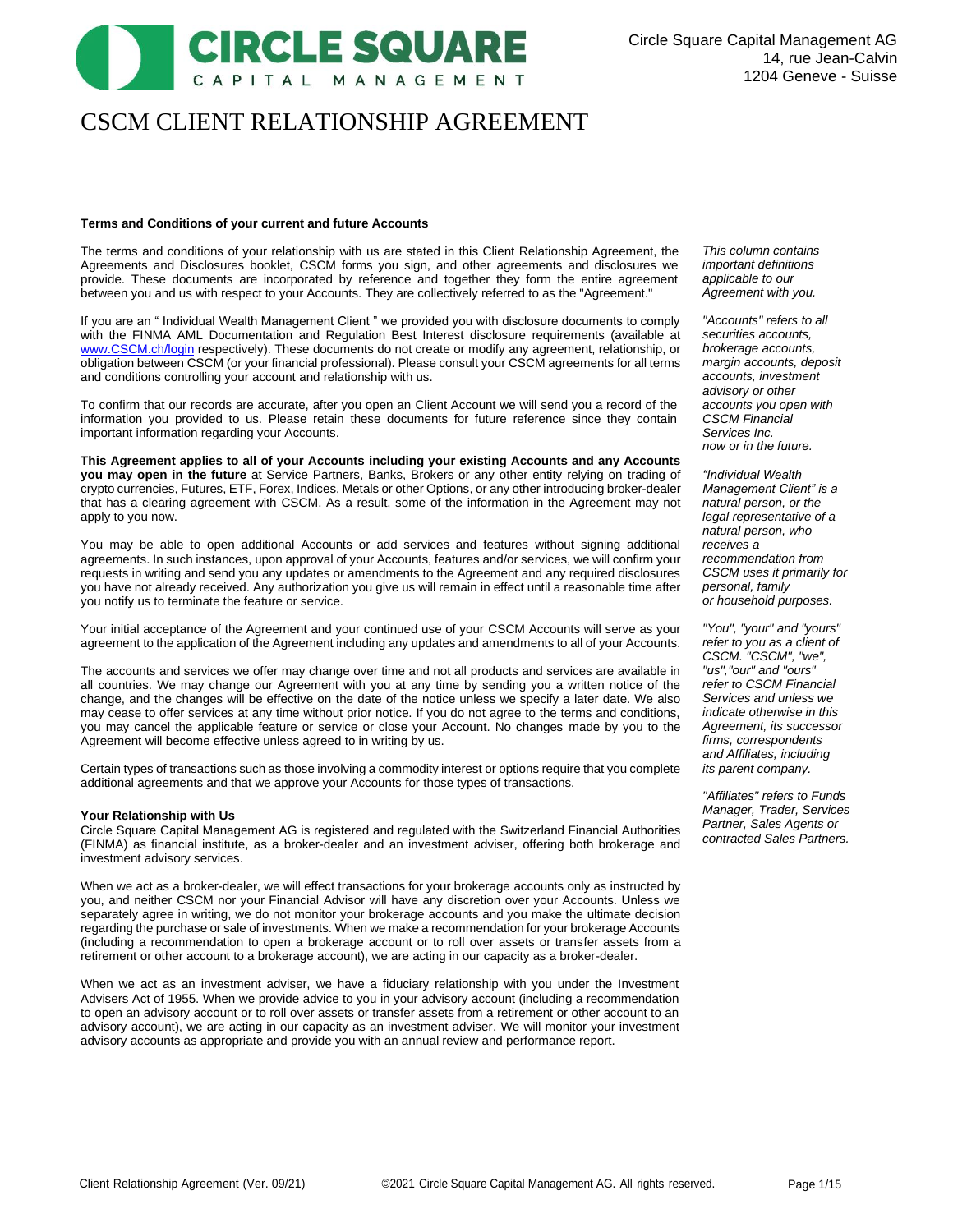

# **Our Role and Fiduciary Acknowledgement**

Effective December 20, 2021 CSCM is providing the following acknowledgment to you. When we provide investment advice to you, a special rule that requires us to act in your best interest and not put our interest ahead of yours.

- Meet a professional standard of care (give prudent advice);
- Not put our financial interests ahead of yours (give loyal advice);
- Avoid misleading statements about conflicts of interest, fees, and investments
- Follow policies and procedures designed to ensure that we give advice that is in your best interest;
- Charge no more than is reasonable for our services; and
- Give you basic information about conflicts of interest.

#### **Limitations**

This fiduciary acknowledgment does not create an ongoing duty to monitor your accounts or create or modify a contractual obligation or fiduciary status under state law. For Example

- Communications consisting of general information and education about the financial markets, asset allocations, financial planning illustrations and scenarios or the advantages and risks of particular investments. This also includes general information and educational materials we may provide regarding options and alternatives that should be considered when deciding whether to roll over or transfer retirement accounts to CSCM;
- Recommendations we provide with respect to accounts that are not retirement accounts (this includes taxable accounts);
- Transactions you enter into that are unsolicited or self-directed (i.e. where CSCM does not provide a recommendation);
- Recommendations that you execute at another financial institution.

#### **Representations**

By your signature agreeing to this Client Relationship Agreement and/or your maintaining Account(s) at CSCM, you make the following representations:

- You are at least 18 years old or have reached the age of majority according to the laws of the jurisdiction in which you reside and the laws of the State of New York.
- You have notified us, as required by law, if you, your spouse, your immediate family or any beneficial owner of the Account(s) are or become employed by or affiliated with any of the following: a member firm of FINMA or other exchange, or securities or commodities exchange, selfregulatory organization financial institution or any of their affiliated organizations or CSCM's independent auditor. You agree to notify us promptly of any changes. You agree that CSCM may provide duplicate account statements or confirmations to such entity.
- You acknowledge that (i) you can read and fully understand English or will seek independent counsel and support from your legal advisor or seek translation assistance, independently of CSCM, prior to entering into any written agreement with CSCM; (ii) that written documents, agreements, and information (collectively referred to as " Materials") concerning your relationship with CSCM, including but not limited to products, services, transactions, and other account details, will typically be provided to you in English; and (iii) on occasion we may provide certain Materials to you in Mandarin, Spanish, or Portuguese, as applicable. You understand and agree that the English version of any Materials or other documents from CSCM will prevail, notwithstanding that any verbal conversations may have been in a language other than English.
- You understand and agree that if we receive conflicting or inconsistent instructions from any persons authorized on the Account, we may refrain from taking any action with respect to the Account until the conflict is resolved, as determined in our sole discretion.
- If the named accountholder is an entity, the entity is duly authorized to conduct business in the jurisdiction from which it transacts business.
- No one other than you, and the individuals named in your account opening documents, has or will have an interest in your Account unless you notify us in writing and CSCM Financial Services Inc. agrees to continue to carry the Account.
- If this account is beneficially not owned by any person who is a U.S. Securities and Exchange Act Section 16 reporting person of a U.S. public company, you represent that no funds or assets belonging to such U.S. public company, or any entity affiliate of such U.S. public company, will be invested through this Account.
- All of the personal and financial information you have provided to CSCM is true and accurate, and you will notify CSCM promptly of any material changes, particularly the information regarding your residence, financial situation, investment objectives, risk tolerance or tax status
- You understand that CSCM provides financial and investment services only and does not provide legal or tax advice.
- All reporting and tax associated obligations, including compliance with foreign investment and exchange control rules, have been and will continue to be fulfilled by you and all beneficial owners in the relevant jurisdictions, as applicable, with respect to any assets deposited or held in the Accounts.
- If you are entering into this Agreement as executor, trustee, conservator, guardian, custodian, agent under a power of attorney, or on behalf of an entity, or other fiduciary such as an employer of an employer-sponsored entity.
- You will not use the CSCM Account statement as a substitute for any accounting or other information you are required to send to the principal, grantors, beneficial owners or to others.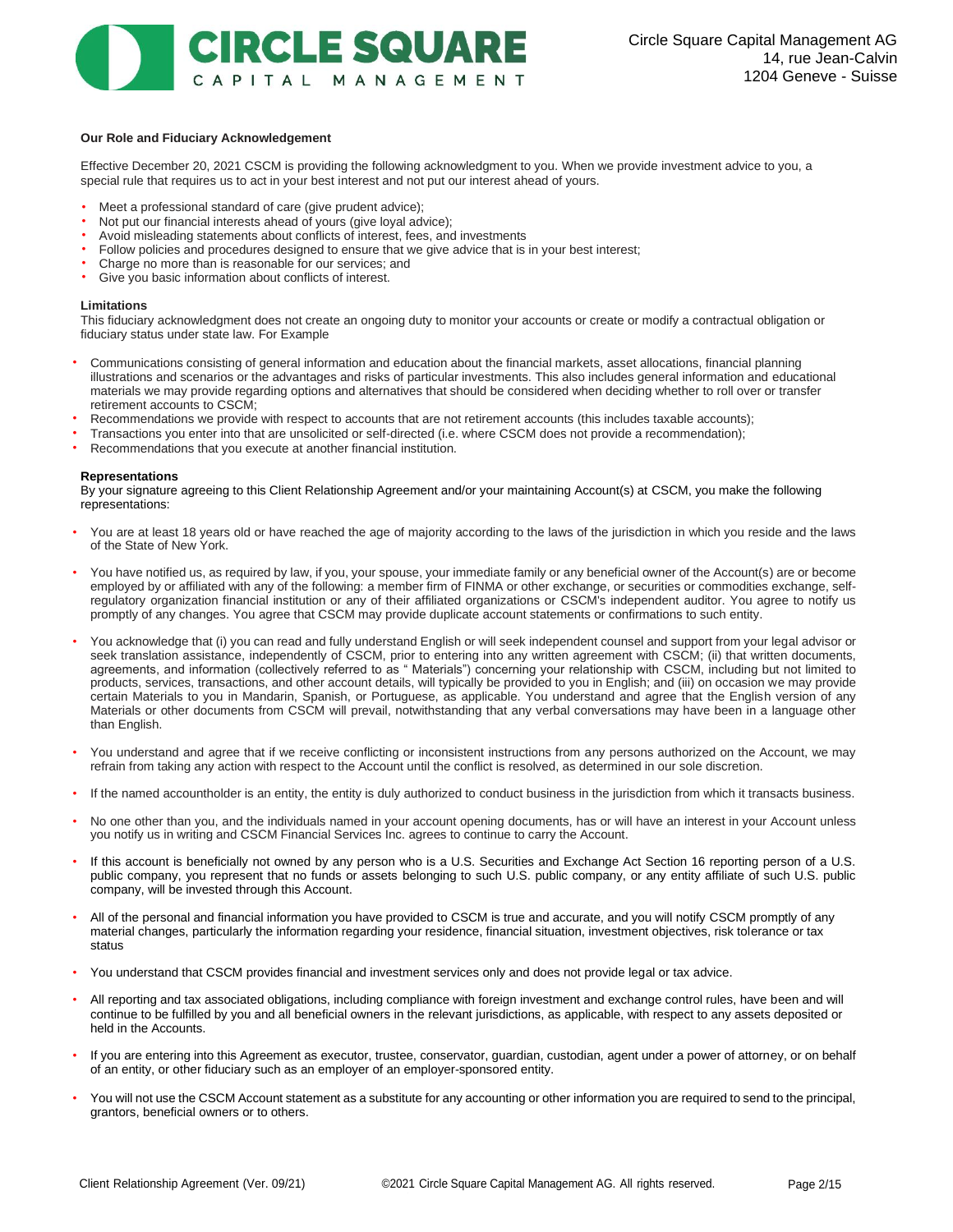#### **Fees and Charges**

You agree to pay all fees and charges relating to your Accounts for any transactions or services you receive from us. These include but are not limited to annual service fees, brokerage fees for transactions, investment advisory fees, fees for specific services you request, and fees or charges by a third party that we incur in the course of providing services to you.

Fees and charges are subject to change at any time and will be charged to your Accounts and may be satisfied, along with any other amounts you owe us, from free credit balances, margin and other assets in any of your Accounts. We may sell assets in your Account to satisfy debit balances for any amounts due, including those resulting from unpaid fees and charges.

#### **Joint Accounts**

For joint accounts, each person or entity named on the Account has full power and authority over the Account, and the account holders are jointly and severally liable for all obligations with respect to the Account. Please refer to the "Joint Accounts" section of the General Terms and Conditions of the Agreements and Disclosures booklet for more information about the terms and conditions that apply to joint accounts.

#### **Share Profit**

Its agreed on 30% Share Profit. The Share Profit is only deducted from the profit that is generated on one account. Its deducted monthly, calculated by equity on the last day of the month.

# **Trustee Certification and Agreement**

Representation of a Trust Agreement in Effect

For trust accounts, each Trustee certifies, represents and warrants that the trust to which this certification applies is in full force and effect and that the information you have supplied to CSCM is true and accurate, as we rely on that information to service your Accounts.

Unless we are updated subsequently by the trustees, CSCM will rely on this certification, which includes the information you provide on the Signature Page or a separate Trustee Certification, to service your Accounts and Accounts you may open in the future for the same trust. In this Trustee Certification and Agreement, you agree that:

- Each trustee (or a corporate officer if the trustee is a corporate trustee) agrees to this Trustee Certification and Agreement.
- You have full power under the trust agreement and applicable law to submit valid orders and other instructions relative to the trust Account(s).
- The trust agreement authorizes you to make distributions and transfers from the trust including transfers to the trustee(s).
- You have received the Agreement and agree to be bound by those terms and conditions for all Accounts opened on behalf of the trust.
- As trustee(s), you have broad investment powers under the trust and applicable law. You have noted any restrictions on your power as trustee(s) on the Signature Page for the first trust account you open or on a separate Trustee Certification, and agree that the powers and restrictions listed are accurate and complete.

# **Trustee's Ability to Bind the Trust**

Unless you indicate otherwise on the Signature Page or on a separate Trustee Certification, you agree that any individual trustee may independently exercise any of the trust's powers. This means that CSCM is authorized to take instructions from and accept any document on behalf of the trust (including but not limited to agreements to arbitrate all disputes involving the trust account) signed by any one of the trustees. You agree that CSCM may, in its discretion, require the joint action of all trustees whenever CSCM deems such joint action to be necessary or appropriate.

In this CSCM Trustee Certification and Agreement, you agree that:

- Unless you have noted otherwise, you have the authority to borrow money and to pledge, mortgage, assign or subject to a security interest or lien in favor of CSCM, any property of the trust as security for any liability of the trust or third parties (in each case, with no limitations as to amount).
- You have the authority under the trust agreement and applicable law to execute any and all relevant documents and bind the trust to any agreements entered into with respect to such activities.
- **You understand that, if you have requested margin privileges on behalf of the trust, CSCM holds securities in margin-eligible trust accounts as a lien against the amounts borrowed by the trust, and you agree to maintain sufficient collateral in the account to meet margin calls we might issue.**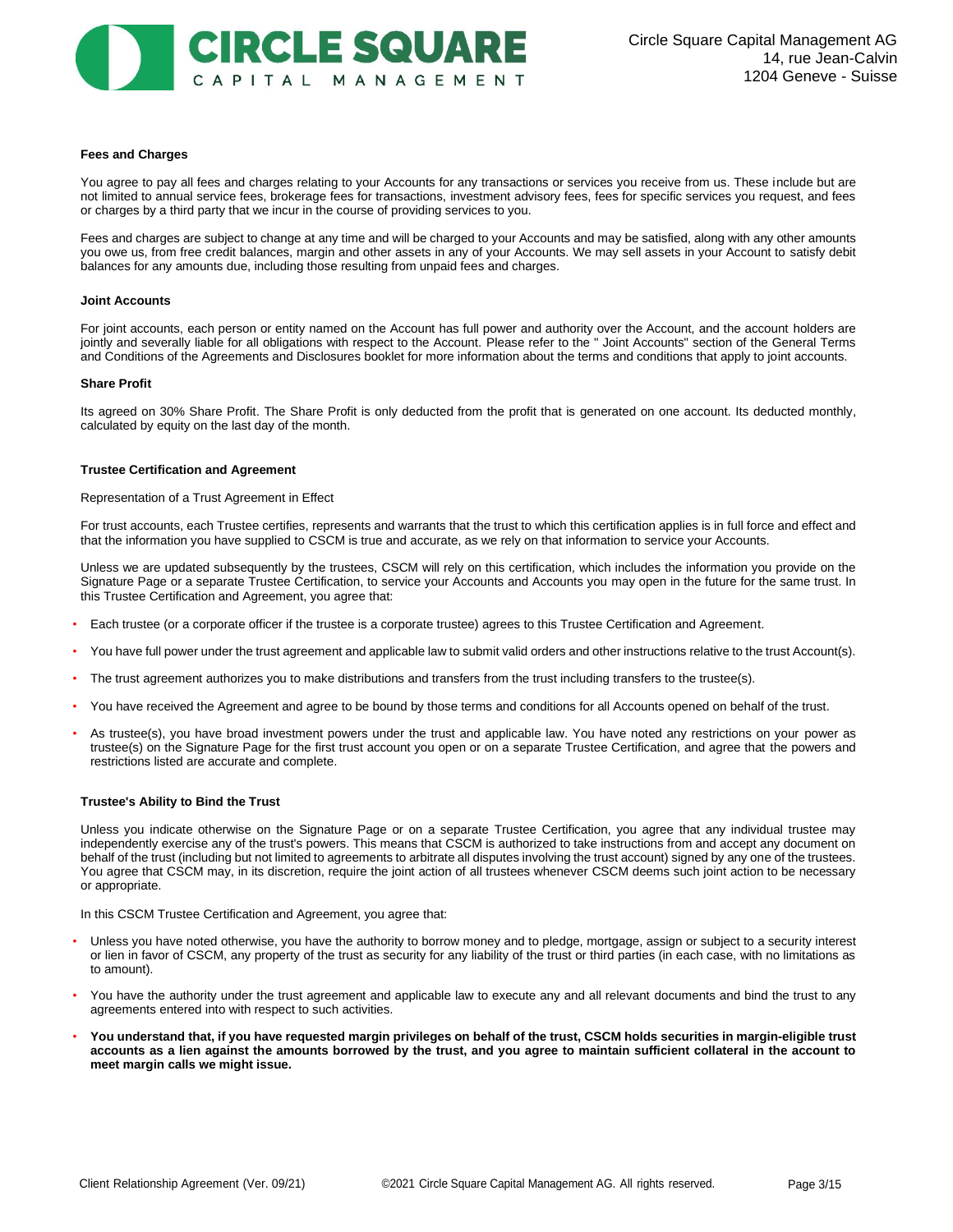# **CIRCLE SQUARE** CAPITAL MANAGEMENT

# **Trustee's Acknowledgement**

In this CSCM Trustee Certification and Agreement, you agree that:

- It is binding on the trust and all future trustees.
- CSCM may assume without further inquiry and is not required to confirm your power and authority as trustee(s) or to verify instructions for the delivery of any money or property to you as trustee(s).
- CSCM is not required to confirm that you are properly exercising your power and authority. Liability and Indemnification

In this CSCM Trustee Certification and Agreement, you agree that:

- CSCM is acting in reliance on this certification and is not liable for Account activities and transactions that are consistent with the representations and documentation you have provided.
- CSCM is not required to inquire whether any transaction represents a proper exercise of the trustees' power or authority, unless it is demonstrated that CSCM had actual knowledge that either the transaction's proceeds were being improperly used for the trustees' benefit or that the transaction exceeded or was in breach of the trustees' powers or authorities.
- You fully hold CSCM harmless and indemnify CSCM from all losses, liabilities, damages, claims, costs and expenses, including attorney's fees resulting from CSCM acting in reliance on this certification.
- As trustees, you are each jointly and severally liable for performing your obligations under the CSCM Trustee Certification and Agreement.
- Your obligations and the indemnification above remain in effect if the trust is terminated or its Accounts are transferred and shall bind all your successors and assigns.

#### **Duty to Update**

You agree to provide CSCM an updated Trustee Certification if there is any amendment to the trust, any change in the composition of the trustees, or any other event that materially alters the facts which you have certified and upon which we are relying to service the trust Account(s).

If we are uncertain of the authority conferred by this certification, its continuing effectiveness, or any other certification of the trustees, we may refrain from taking any action with respect to the Account(s) until we are satisfied as to the authority of the trustee(s). This may include receipt of supporting documentation, including but not limited to: relevant sections of the trust agreement(s), resignation or acceptance of Trusteeship, death certificate, or documentation as to the capacity of a named Trustee. You agree to hold us harmless and indemnify us from any claims, demands, expenses, losses or damages if we refrain from acting for these reasons.

Authority to Appoint/Hire Investment Adviser or Other Third Party In this CSCM Trustee Certification and Agreement, you agree that:

- Unless you have indicated otherwise on the Signature Page or a separate Trustee Certification, you have the power under the trust agreement and applicable law to appoint or hire an investment advisor or other third party to advise, manage and have discretion with respect to the trust's assets and liabilities, and to appoint or delegate your powers to an agent and that, in the event you appoint or hire an investment adviser or third party or appoint an agent, you agree to provide additional documentation to CSCM as we request.
- You have the authority to open the trust account(s), place assets in the trust account(s), make each and every representation and warranty set forth in this CSCM Trustee Certification and Agreement, engage in each of the actions on behalf of the trust set forth in this certification and agreement and execute this certification and agreement.
- All investment advisers or other third parties you appoint or hire to manage and/or have discretion with respect to the trust's assets and liabilities or other agent that you have appointed or to whom you have delegated your powers are bound by your acknowledgements, agreements, representations and warranties in this certification and agreement, and the obligations you have undertaken.
- Unless you have indicated otherwise on the Signature Page or a separate Trustee Certification, that the beneficiaries of the trust are individuals (natural persons) or legal entities (companies).

#### **Power to Amend and Revoke – Revocable Trust or Clients**

In this CSCM Trustee Certification and Agreement, you agree that either:

- We are the grantor of a revocable trust and you have full power and authority under the trust agreement and applicable law to freely amend and revoke the trust, OR
- As a non-grantor trustee, you represent that the grantor has full power and authority under the trust agreement and applicable law to freely amend and revoke the trust.
- **•** CSCM can revoke, end or terminate the contract even without a breach of a policy or behavior without the force to give a reason to the client.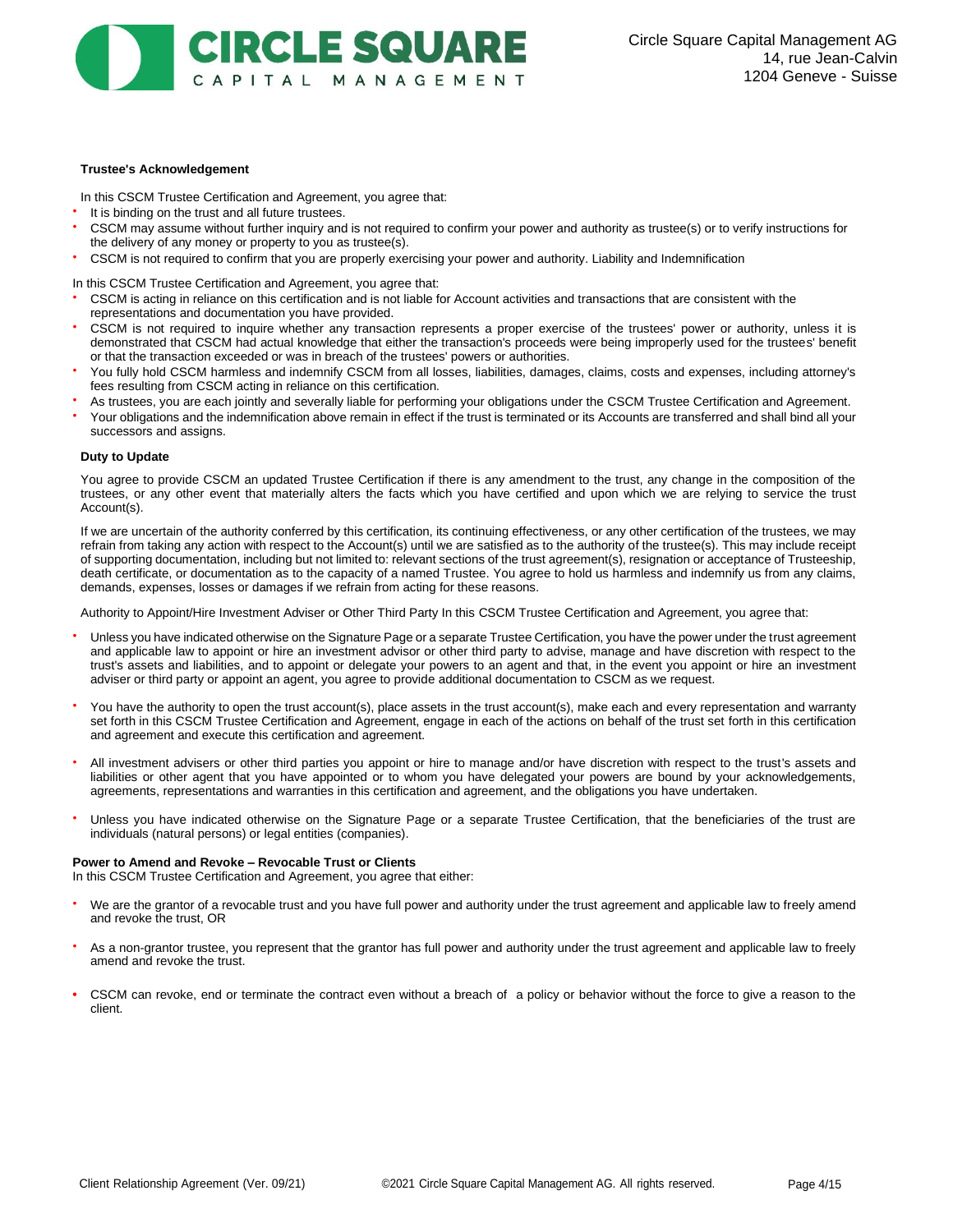

#### **Introduced Accounts**

Accounts opened with any other broker-dealer under a clearing agreement with CSCM are " introduced" to CSCM and will be carried by CSCM in your name. Please refer to the section titled " Fees & Conditions" at Binance for General Terms and Conditions for a description of the services provided by this broker that CSCM is using for Crypto Trading or BDSwiss as Broker for other Values and accounts.

Subject to applicable rules and regulations, we may amend the requirements applicable to your margin account or any other account at any time in our sole and absolute discretion, including, without limitation, changing the level of credit available to you and applicable maintenance requirements, all without notice to you. A prior demand or call, or prior notice of the time and place of such sale or purchase, shall not be considered a waiver of our right to sell or buy without demand or notice as described herein.

We have the right to satisfy a margin call or to require or obtain full or partial payment of a margin loan at any time without a demand for margin or additional margin or other notice. To satisfy a margin call or to obtain full or partial payment of the margin loan, in addition to all rights provided by law, we have the right to:

- 1. require additional collateral,
- 2. sell any Property in any of your Accounts with us, whether carried individually or jointly with others,
- 3. buy any Property which may be held short in your Account,
- 4. cancel any open orders and close any or all outstanding contracts, or
- 5. liquidate any of your Accounts with us.

We may also exercise these rights at any time in our sole and absolute discretion. You understand that there are substantial risks involved in trading securities on margin, using leverage as a liquidity source or as part of your investment strategy, or otherwise pledging your securities in order to obtain credit. Please review the Loan Disclosure Statement included in the Agreements and Disclosures booklet carefully for a detailed discussion of these risks.

#### **Liquidation of Collateral or Account**

We may satisfy any and all amounts you owe us in connection with any of your Accounts or agreements with us, or any other agreement between you and any CSCM Entity.

#### **Restrictions on Trading and Disbursements**

You acknowledge that we, in our sole discretion, with or without prior notice to you, may prohibit or restrict trading of any securities held in your Account, prohibit or restrict disbursements from your Account, and refuse to enter into any purchase or sale transaction with you regarding any securities, even if those securities were purchased by you through us. In addition, you understand that we maintain the right not to custody certain securities or other Property in our sole discretion and deliver these securities or other Property to you at your expense due to international AML Laws or restrictions, law enforcements, authorities in title or other governmental authorities with indeed rights to maintain your accountable property or belongings held in CSCM accountability.

#### **Your Privacy**

At CSCM, we are committed to safeguarding your personal information. Please refer to the CSCM Client Privacy Notice in the Agreements, which describes the personal information we collect about you for your personal, family and household financial accounts and how we handle and protect it.

Subject to any applicable financial privacy laws and regulations, you acknowledge that we share such personal financial data regarding you and your Accounts with our affiliates and non-affiliates as is necessary or advisable to effect, administer or enforce transactions requested or authorized by you to service, process, enforce or maintain your Accounts and all transactions related to or in connection with your Accounts; and to comply with legal and regulatory inquires and actions that are related to your information.

#### **Account Report**

You grant us permission to obtain a account report or other account references (including making verbal

or written inquiries concerning credit history) when you open an Account with us and to obtain updated account or similar reports at any time during the time your Account remains open. You grant us permission to check and verify your account references and update all account information we have obtained on you. We may provide any such account report or other account information we have obtained to, Check Providers or to our affiliates, as permitted by law to enable them to provide additional products or services that may be of interest to you and to otherwise assist us in servicing, administering, enforcing and maintaining your account and evaluating your financial needs.

#### **Disclosure of Beneficial Ownership**

The issuers of securities held in your Accounts may request your name, address and security position so that they may contact you directly for proxy voting and other shareholder communications. You may instruct us not to supply this information, in which case you will receive information regarding those securities from CSCM instead of the issuers.

Your current instructions with respect to such disclosure are reflected on the Account Information pages of the Completing Your Account Opening Process package. If you would like to change your instructions, please inform your Agent.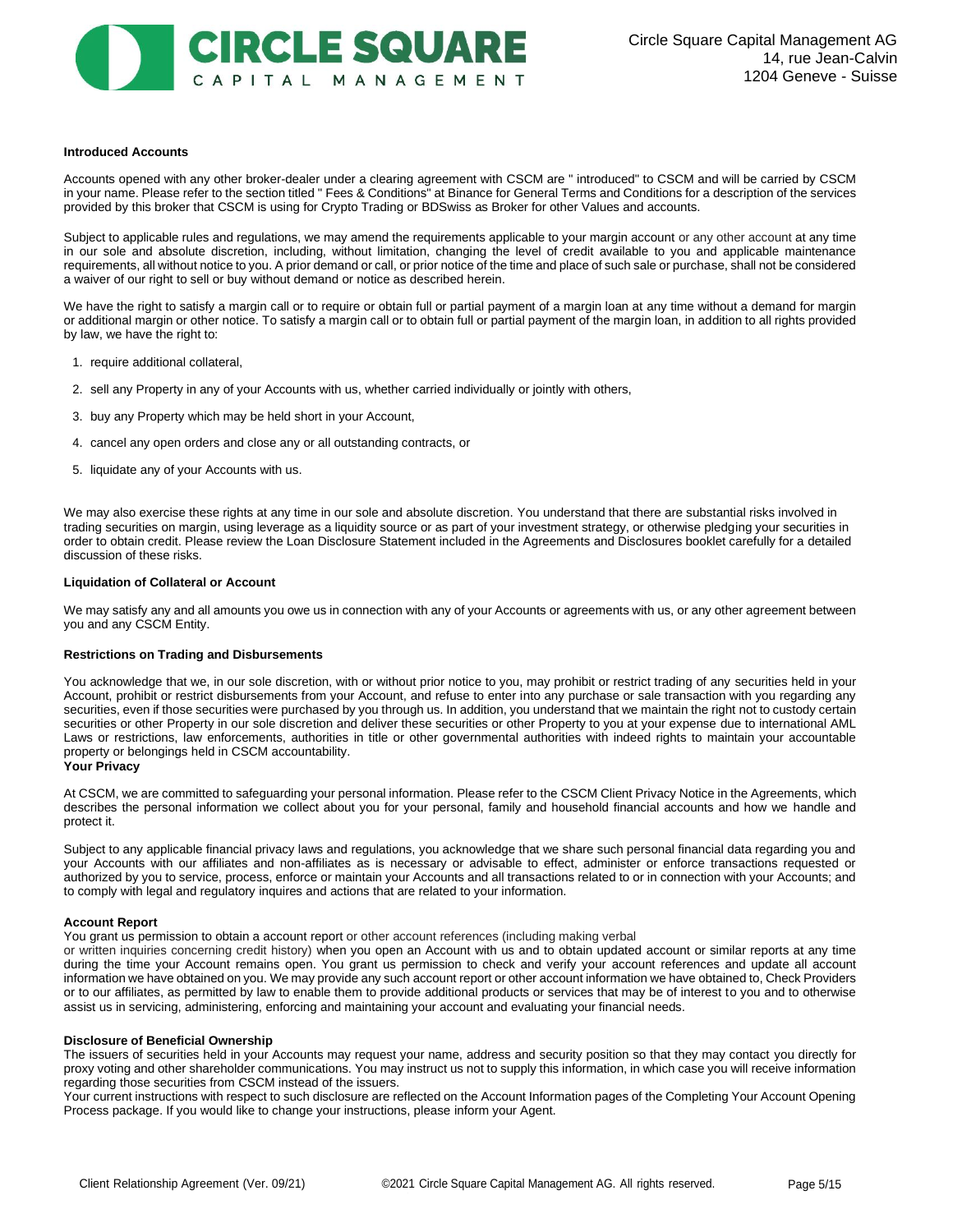

As described in the section " Foreign Securities" in the General Terms and Conditions, we may share information about the beneficial ownership of foreign securities in your Accounts with the issuers of those securities, foreign government authorities and their agents, custodian banks or brokers and local or international securities depositories to obtain reduced tax withholding rates, to comply with local law or to respond to other lawful requests.

# **Trusted (Alternate) Contact Person**

If you have provided CSCM with a Trusted contact person, you authorize us to contact such person in the event that we have concerns or questions about you, including but not limited to your health, well-being or whereabouts. You further authorize CSCM to discuss our concerns and disclose any necessary information about you including your Account information to your trusted contact. You acknowledge that this authorization will apply to all Accounts currently open and any Account you open in the future in any capacity.

You understand that the decision as to whether, when or if to reach out to your trusted contact(s) is at the sole discretion of CSCM and that if you have provided multiple trusted contact persons, CSCM is under no obligation to reach out to any or all of them.

#### **Electronic Records**

Any agreements accepted by electronic means (such as clicks, through electronic signature platforms or other online means) are legally binding and are considered to have been " signed" by you with the same effect as manual signatures. Electronic records of an agreement that is made online will also be considered to be " in writing." You agree not to dispute the validity or enforceability of any agreements entered into electronically by you (or by anyone using your authentication devices, such as a password or PIN).

# **E-mail Communications**

We discourage clients from transmitting personal or confidential information through e-mail as these may be sent via unsecure servers and/or facilities which are easily accessible by third parties (such as international public and private data transmission networks and internet service providers) and are typically routed via (multiple) foreign jurisdictions. If you choose to send personal and confidential information to us via e-mail, you understand and accept that e-mail transmissions may entail a considerable amount of danger and risk including:

- lack of confidentiality (e-mails and their attachments can be read and/or monitored without detection);
- manipulation or falsification of the sender's address or of the e-mail's (or attachment's) content (e.g., changing the sender's address(es) or details);
- system outages and other transmission errors, which can cause e-mails and their attachments to be delayed, mutilated, misrouted and deleted;
- viruses, worms, Trojan horses, malware etc. may be spread undetected by third parties and may cause considerable damage; and
- interception by third parties

and agree that we are not responsible for any loss or damages that occur as a result, such as losses or damages arising from mistaken identity or unauthorized access and the use of the information (for any purpose) by others who may intercept or otherwise access the communications during and after transmission.

#### **Electronic Delivery Agreement**

CSCM offers certain communications through electronic delivery. Categories of communications you may enroll in for e-Delivery include:

- Statements for your CSCM Accounts, which include your CSCM credit card statements from the Card Issuer; notices delivered on or with statements such as our annual Client Privacy Notice; and messages about transactions and payments.
- Trade confirmations and notices regarding Account activity.
- Performance reports.
- Agreements and disclosures relating to the accounts, features and services we offer.

Any member of your household may enroll any other household account in electronic delivery of these communications, except for tax reporting documents. By enrolling in e-Delivery of any communications described above, you agree that we may also deliver similar firm documents and disclosures electronically that may be available now or in the future. When available, confirmations of your personal and account information may be included with related documents that are delivered electronically through CSCM Online Services or any other secure method.

**Please note:** These confirmations are sent periodically and to confirm certain changes to your Account information. These confirmations may be viewable by other members of your household through CSCM Online Services or other secure methods. Contact your Agent if you prefer to receive private, paper versions of confirmations of personal and Account information instead of electronic versions.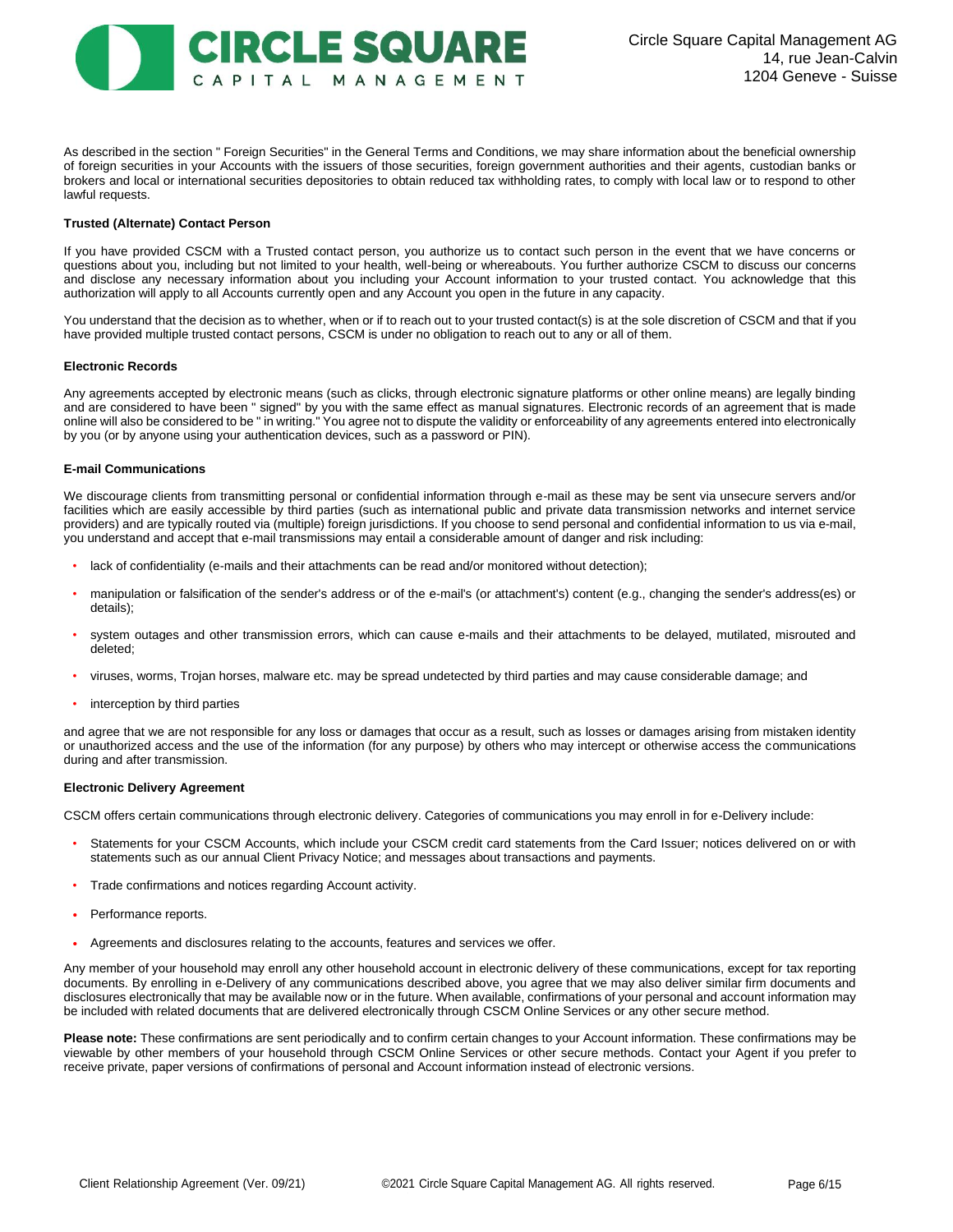

#### **Your liability and Indemnification**

You agree to indemnify us against any Losses, costs or expenses arising out of your obligations under your Agreement with us. " Losses" includes payments on claims or requests for compensation, damages, and liabilities (including, without limitation, any legal or other expenses reasonably incurred in connection with defending or investigating any action, claim or request for compensation).

As a CSCM Client, you agree to indemnify, defend and hold us harmless from all Losses arising out of claims made or asserted by any person or entity (other than you) in any way relating to your Account(s), or based upon representations you make to us and acknowledgments in your Agreement with us, all applications and agreements for your Account and any instructions you provide or otherwise arising from or relating to (a) any breach of your agreements with us by you or any person using Your Credentials or Your Devices; and (b) any use of the e-Services by you or any person using Your Credentials or Your Devices, except to the extent where any Losses were caused by the fraud or willful misconduct of CSCM.

You acknowledge and agree that you will be personally liable for any fees or other obligations owed to us. You agree to indemnify CSCM, the Card Issuer, the Check Provider, the Sweep Funds and other Sweep Options as applicable, against any Losses arising from:

- Any and all transactions for your Account effected by any person authorized to effect such transactions, and
- Any Debits, Charges, fees, tax withholding or other obligations in your Account(s).

You will also be liable for the payment of any amounts advanced, any debit balances or other obligations in your Account(s), as well as for any deficiency remaining in your Account(s) in the event of liquidation by you or us. Additionally, you acknowledge that you are responsible for the accrued interest on those amounts at our then customary rate, if applicable, or otherwise the maximum rate allowable by law. You agree to indemnify us for the reasonable costs and expenses of collection (including attorney's fees), for any unpaid losses, fees or other amounts you owe us or against which you have indemnified us.

#### **Applicable Law and Survival**

This Agreement, including the Arbitration provisions below, and its enforcement, is governed by the laws of Switzerland to the financial directive of the EU, PSD2, AML7. The Agreement is binding on you and on CSCM.

You agree that the representations you have made under this Agreement as well as the Arbitration and this Applicable Law and Survival Provision and the Your Liability and Indemnification and Limitations of Liability Provisions in the General Terms and Conditions shall survive the termination of this Agreement.

#### **Arbitration**

This Agreement contains a predispute arbitration clause. By signing this agreement the parties agree as follows:

- **•** All parties to this Agreement are giving up the right to sue each other in court.
- **•** Arbitration awards are generally final and binding; a party's ability to have a court reverse or modify an arbitration award is very limited.
- **•** The ability of the parties to obtain documents, witness statements and other discovery is generally more limited in arbitration than in court proceedings.
- The arbitrators do not have to explain the reason(s) for their award, unless, in an eligible case, a joint request for an explained decision has been submitted by all parties to the panel at least 20 days prior to the first scheduled hearing date.
- **•** The panel of arbitrators will typically include a minority of arbitrators who were or are affiliated with the securities industry.
- **•** The rules of some arbitration forums may impose time limits for bringing a claim in arbitration. In some cases, a claim that is ineligible for arbitration may be brought in court.
- **•** The rules of the arbitration forum in which the claim is filed, and any amendments to them, shall be incorporated into this Agreement.

By opening an Account at CSCM, and by CSCM accepting your application and carrying your Account, you and, CSCM agree as follows:

- To resolve any controversy, claim or issue in any controversy that may arise between you and CSCM by arbitration, whether it happened before or after, or at the time this Agreement was executed, including but not limited to controversies, claims or issues in any controversy concerning any account, transaction, dispute or the construction, performance or breach of this Agreement or any other agreement.
- Any arbitration under this Agreement shall be governed by the Federal Arbitration Act and shall be conducted before an arbitration panel convened by the Financial Industry Regulatory Authority (FINMA) or any other national securities exchange's arbitration forum, upon which CSCM is legally required to arbitrate the controversy with you, including, where applicable, the Municipal Securities Rulemaking Board.
- Such arbitration shall be governed by the rules of the organization convening the panel the arbitrators shall resolve any controversy in accordance with applicable law.
- The arbitrators will apply state and federal statutes of limitation the same as if the claim were brought as a civil action in court.
- The award of the arbitration panel is not subject to appeal and judgment upon the award may be entered in any court of competent jurisdiction.